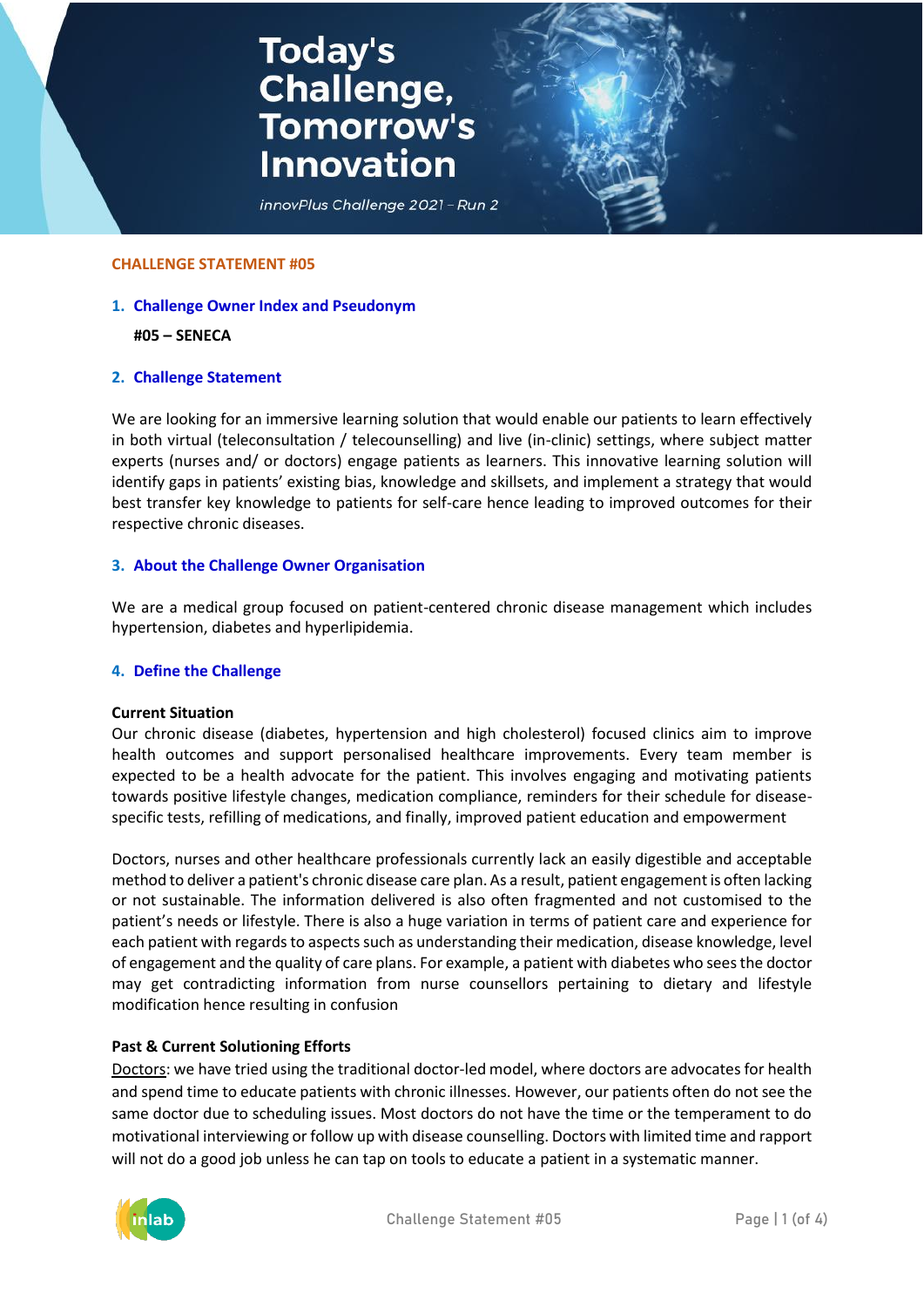Nurses and clinic assistants: A typical approach in educating patients is often overly technical and based on protocols. For example, our clinic assistants currently follow a prescribed timetable to recall patients for monitoring blood tests at fixed intervals. This is often seen as impersonal and not individualized. Therefore, attendance rates for such appointments are often low.

Service quality training sessions: We have previously enrolled our staff for customer service and engagement training sessions with various government agencies. However, these programs are often generic and not customised to our needs. As a result, we have not seen significant improvements in terms of service delivery and standardisation.

Brochures/ Ads: Visual aids for patient education and educational videos via the clinic television seem to have very limited impact. This is especially so as people are constantly bombarded with information on their mobile phones and social media. As such the chances of internalising health information is very slim via traditional media outlets.

Ultimately, patients do not respond well to the traditional or paternalistic ways of engagement. They cannot remember key facts about their chronic disease, their treatment plans or medications despite repeated messaging

# **Challenge / Gap / Unrealised Potential**

- 1. Patients with chronic illnesses are generally passive and not very engaged in managing their own disease conditions. In order to motivate to patients in learning keys facts about their disease conditions of concern and developing good care plans, all stakeholders including patients, doctors and clinic staff may benefit from a common learning tool.
- 2. Productivity is reduced if every clinical staff is required to repetitively teach and remind patients on every aspect of chronic disease management (e.g appointments for follow-up or lab tests). It is a frustrating experience for both patients and healthcare practitioners.
- 3. Difficulty in ensuring consistency in patient engagement. It can be demotivating for staff and doctors if there is a high variance to the patient's ability to retain information and comply with care plans.

In summary, the learning solution deals with

- 1. Variation in patient's experience during education/engagement/counselling;
- 2. Inability to scale up the program with such inconsistencies;
- 3. The need to leverage on technologies to that can repeatedly engage patients without fatigue unlike a human.

## **5. Targeted Learners / Users**

An adult patient aged above 18 who suffers from common chronic diseases which may include one or all of the following:

- 1. Hypertension
- 2. Diabetes
- 3. Hyperlipidaemia

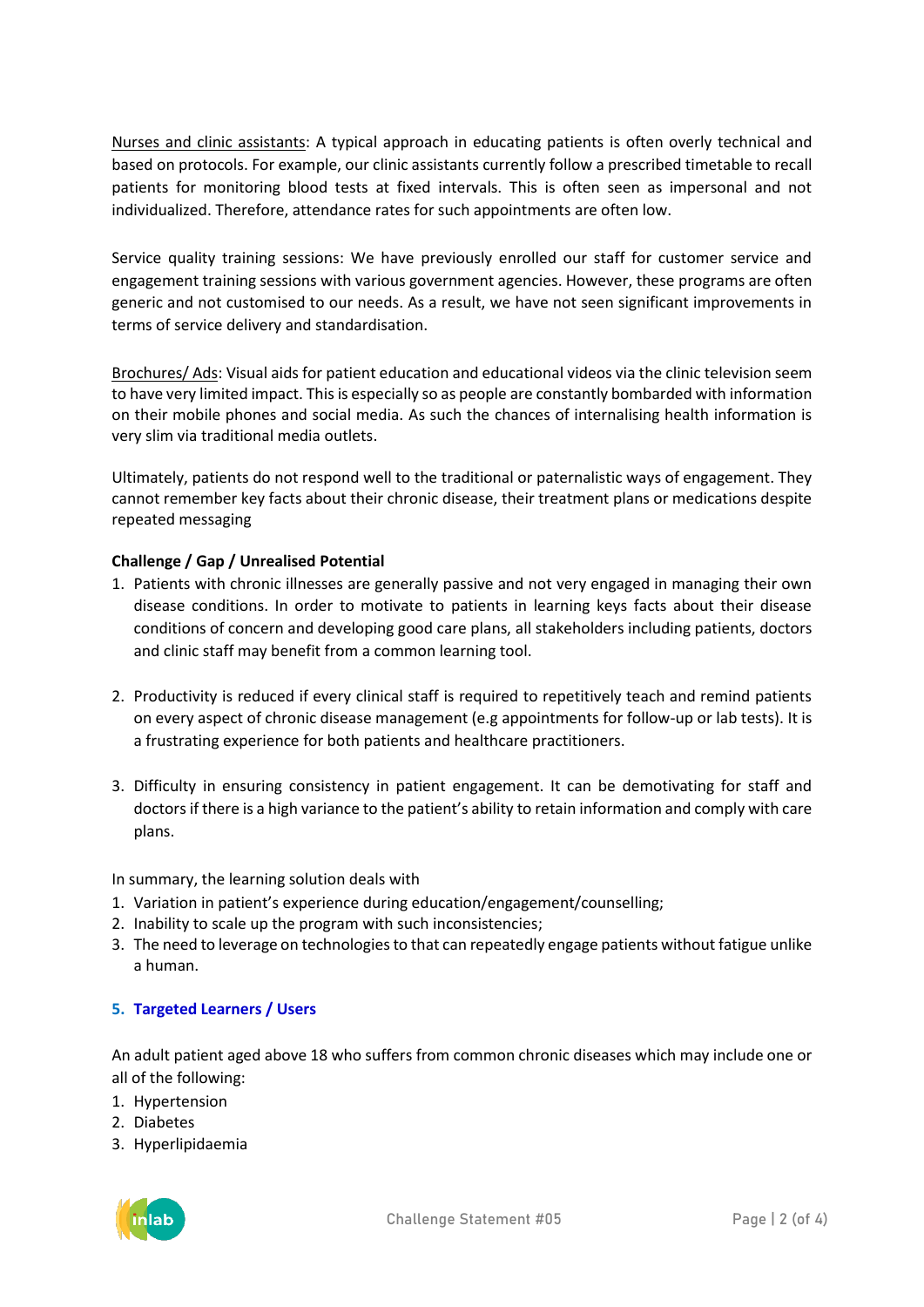## Primary Targets

Number of people suffering from hyperlipidaemia as an example

- 33.6 % of the Singaporean population suffer from hyperlipidaemia
- Estimated number of patients on follow-up for hyperlipidaemia per clinic: 500
- Estimated number of patients in Singapore who suffer from hyperlipidaemia: 5,700,000 x 33.6%= 1,920,000

## **Secondary Targets**

- Possible secondary targets include personnel employed in the clinics or within the healthcare sector (e.g. clinic assistants, nurses etc.) They could be trained to administer the solution or to provide technical support when necessary.

Example: Our Organisation

- Number of clinic assistants employed across 8 clinics: 50
- Number of nurses employed: 5
- This may be scaled up to involve other medical groups in Singapore if successful

## **6. Deliverables**

We are looking for a solution partner who has the credibility and experience in developing and implementing similar solutions in other industries. Big ideas in different disciplines tend to be transferrable. A Partner who shows ability to analyze critically, implement effective change management and organize trainings is crucial for the project to be a success. Lastly the solution will need to be price-competitive and replicable. We intend to expand the use of this learning solution as a key tool that will give us a competitive advantage as we open more of our new generation clinics in Singapore and beyond.

## **7. Expectations of Solution**

- Solution to be used in clinical settings that involve healthcare coaches to conduct patient education and engagement. In view of the COVID-19 situation and evolving healthcare needs, one must be able to be apply this solution remotely as part of a teleconsultation
- Solution must adhere to the HCSA- Health Care Service Act
- Solution must adhere to ECEG (Ethical Code and Ethical Guidelines) by SMC (Singapore Medical Council)
- Solution must adhere to healthcare PDPA (Personal Data Protection Act) regulations if data is collected.
- Must be suitable for all adult age groups (>18 years old) and education levels.

#### **8. Measures of Success**

- Higher patient satisfaction levels
- Greater job satisfaction levels for healthcare staff
- Improved patient compliance to treatment or care plans
- Increased productivity levels in managing chronic disease
- More uniform and systematic care and service standards across the organization.
- Internalisation of medical information by our learners (patients suffering from chronic medical conditions).